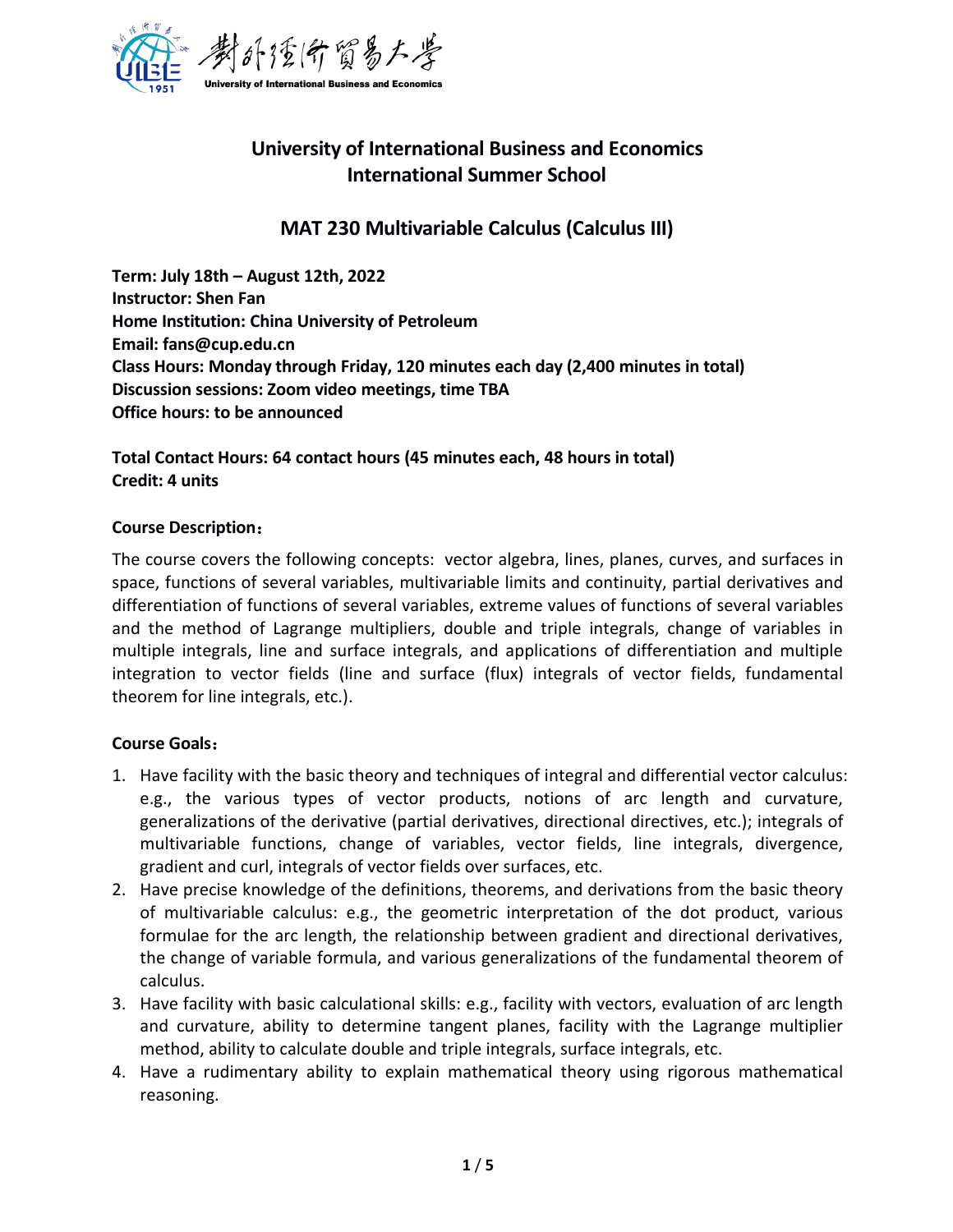

## **Required Textbook:**

S.V. Shabanov, Concepts in Calculus III. Multivariable Calculus, ISBN 978-1-61610-162-6, Edition of 2019.

#### **Prerequisites:**

The course is based on Calculus II or its equivalent.

## **Grading Policy:**

Each assignment is graded out 100 points (it is possible to get extra point, in addition to 100, by solving an extra credit problem, if any offered). The average of the two exams makes 60% of the grade, and the average of the three homework assignments makes 40% of the grade. The course score is computed by the rule

G=0.6 (E1+E2)/2 +0.4(HW1+HW2+HW3)/3

where E1 and E2 are the exam score, and HW1,2,3 are the homework assignment scores.

|    | 90-100    | C+ | 72-74    |
|----|-----------|----|----------|
| А- | 85-89     |    | 68-71    |
| B+ | 82-84     | U- | 64-67    |
| В  | 78-81     | D  | 60-63    |
| В- | $75 - 77$ |    | below 60 |

#### **Grading Scale:**

It should be noted that in many US colleges **C-** is not a passing grade if the course is required for a major.

#### **Q&A Zoom sessions:**

Every week there will be a 2-hour Q&A zoom discussion session devoted to the material of the lectures for a current week. An instructor can answer any questions about the current week lectures, clarify some of the concepts with examples from homework assignments if necessary (or asked).

#### **Exams:**

There will be three graded homework assignments, one midterm exam, and a final exam. **The homework assignments** are not cumulative. Each assignment will contain problems from a particular part of the course. Each assignment will be open to start at a specific time and will be closed after two hours. During this designated period of time students have to solve the problems, scan their work into a PDF format, and submit to the course TA as instructed in the assignment sheet. It must be noted that that no late submission will be accepted. Each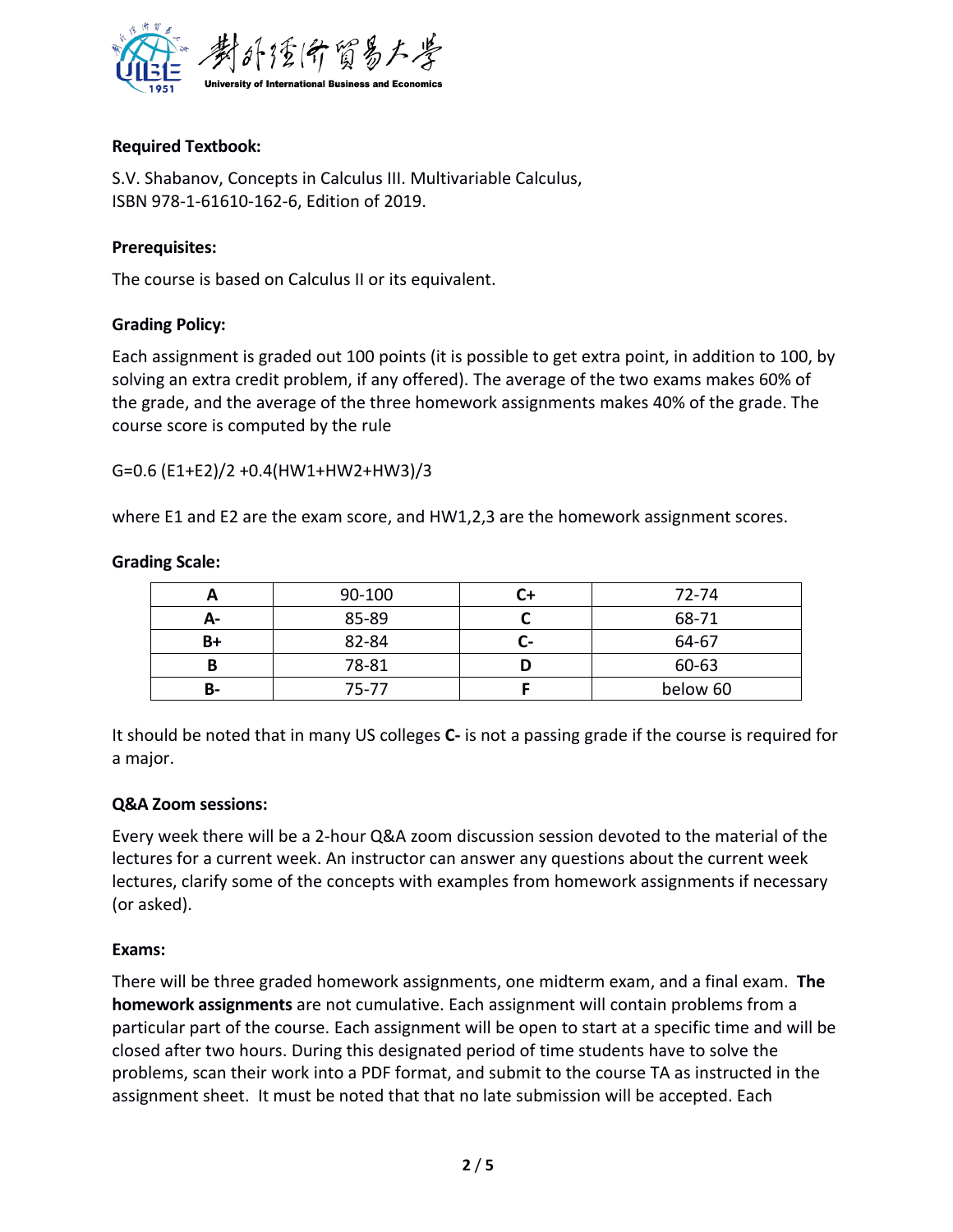

submission must contain the signed student honesty pledge (provided in the assignment sheet. A full credit for a solution is awarded ONLY if all technical details are included into the submission. NO credit for plain answers without calculations and/or reasoning. The instructor reserves a right to interview students whose solutions have similarities that are unlikely to occur (e.g., identical small technical errors, and similar). If any of these students show the lack of ability to solve similar problems during the interview, all students in the group receive no points for the assignment (no investigation who copied from who will be conducted). So, it is STRONGLY recommended that the students do not discuss the assignments problems during the two-hour period after the assignment is open. **The mid-term and final exams** are cumulative. They will be conducted in class, proctored by UIBE TAs and local professors. Students will have 2 hours to finish the work. Any submission received outside the specified time window will NOT be accepted. The exams are free-response assignments. No credit for plain answers. The logic and technical details of solutions must be given in order to get a credit. No notes, no books, no calculators or any other electronic devices are permitted on the exams. One formula sheet is permitted (an A4 sheet, back and front). Makeups for missed exams are only with a written medical excuse approved by the school administration. The mid-term exam is scheduled on the second week of the school, and the final will take place on August 12.

## **Course Schedule: (tentative)**

**WEEK ONE: Vector algebra, lines and planes in space &Curves in space and vector functions**

**Mon:** Sections 1-3. Euclidean geometry. Lines and planes in space. Rectangular coordinate systems. Rigid transformations in space. Rotations and translations of a coordinate system. Distance between two points. Algebraic description of sets in space. Spheres and balls. Vectors. Vector algebra. Parallelogram rule. The dot product. Geometrical significance of the dot product.

Assignment: 1.10 (1, 6, 7, 9, 11, 19, 21), 2.5 (3, 4, 8, 9, 11), 3.8 (2, 4, 5, 9, 11, 15),

**Tues:** Sections 4-5. The cross product. Geometrical significance of the cross product. Area of a parallelogram. Area of a triangle. Criterion for two vectors being parallel. Triple product. Its geometrical significance. Volume of parallelepiped. Criterion for three vectors being coplanar. Assignment: 4.6 (2, 3, 4, 11, 16, 19, 26), 5.5 (2, 4, 6, 8, 9, 13)

**Wed:** Sections 6-7. Algebraic description of lines in space. Vector, parametric, and symmetric equations of a line. Distance between a line and a point. Algebraic description of planes in space. Distance between a plane and a point.

Assignment: 6.5 (1, 3, 7, 9, 11, 21), 7.5 (2, 7, 9, 10, 11, 12, 18, 23).

**Thurs:** Sections 9-10. Quadric surfaces in space. Classification of quadric surfaces. Paraboloids, hyperboloids, cones, and ellipsoids. Vector functions. Continuous vectors functions and curves in space. Parametric curves and parameterization of a space curve. Graphing parametric curves. Assignment: 9.6 (1-5, 11-15, 25, 26). 10.4 (1-10).

**Fri: Homework 1** Sections 11-12. Derivative of a vector function. Its geometric significance. Tangent line to a curve. Smooth curves. Integration of vector functions. Fundamental theorem of calculus for vector functions. Reconstruction of a vector from its derivative. Solving Newton's equations in mechanics. Assignment: 11.4 (1-3, 6, 7, 11, 19), 12.5 (1-3, 7-10, 12)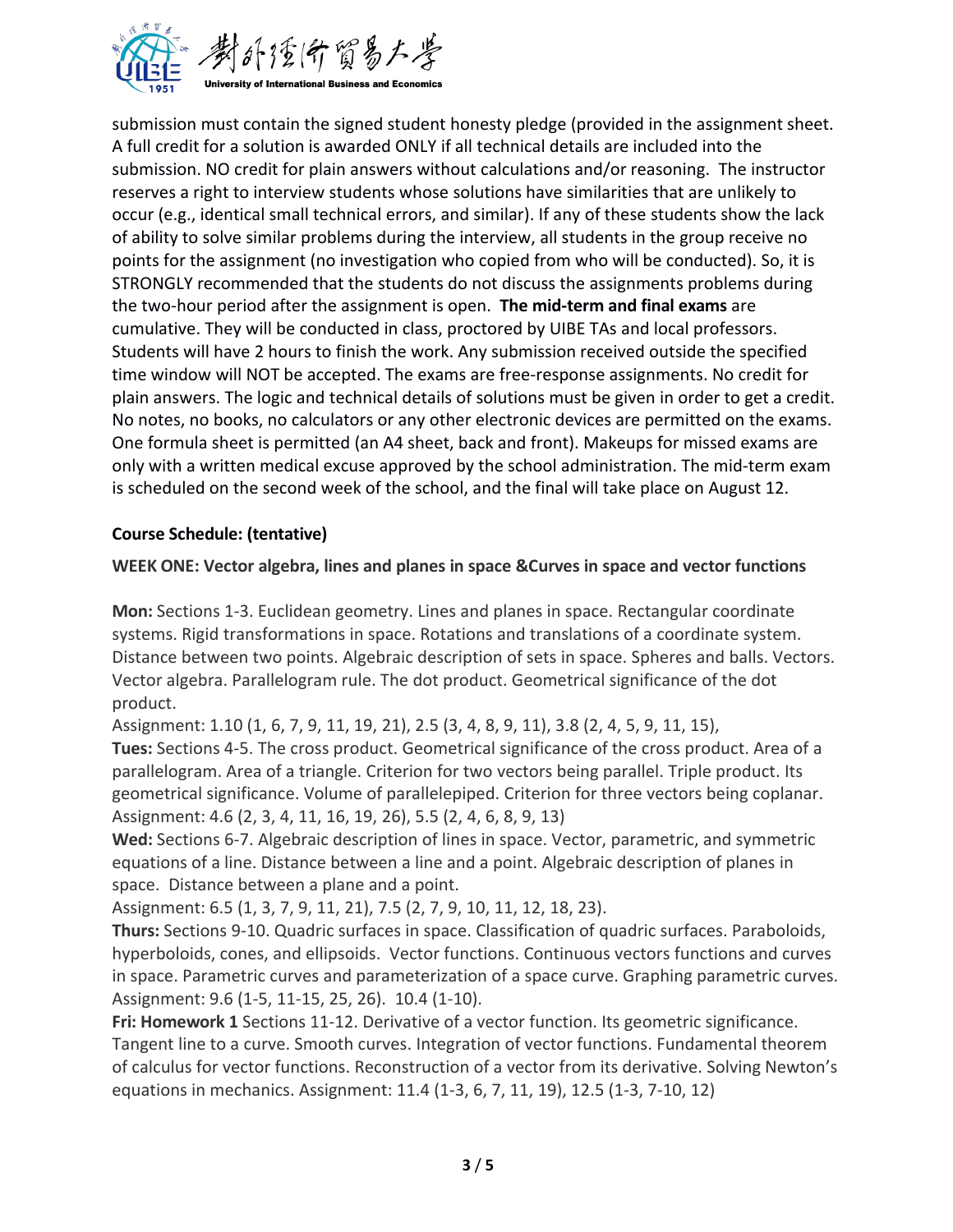

## **WEEK TWO: Curves in space and vector functions &Differentiation of functions of several variables**

**Mon:** Sections 13-14. Arc length of a curve. Theorem about arc length of a smooth curve. Curvature of a smooth curve. Geometric significance of curvature. Curvature radius. Unit tangent and normal vectors. Osculating plane and circle. Applications to mechanics: tangent and normal accelerations.

Assignment: 13.3(1, 3, 4, 8-9, 16, 17), 14.3 (1-7, 14-17)

**Tues:** Sections 16-19. Functions of several variables. Range and domain. Graph of a function of two variables as a surface in space. Level sets. Level surfaces of a function of three variables. Limits and continuity. Limit along a curve. Squeeze principle. General strategy to analyze multi variable limits. Continuity of polynomials. Continuity of composition of continuous functions. . Partial derivatives. Geometrical significance of partial derivatives. Partial derivatives as functions.

Assignment: 16.4 (4-12, 18-21), 17.3 (1, 2, 8, 9, 23, 24), 18.6 (4-8, 15, 16), 19.3 (3-6, 8, 12, 17). **Wed: Midterm Exam**

**Thurs:** Sections 20-22. Higher order partial derivatives. Clairaut's theorem. Reconstruction of a function from its partial derivatives. Integrability conditions. Differentiability of a function as the existence of a good linear approximation. Tangent plane approximation for functions of two-variables. Linearization of a function near a point. Continuity of partial derivatives as a sufficient condition for differentiability. Chain rules and implicit differentiation. Implicit function theorem.

Assignment: 20.4 (2-6, 10, 14, 20), 21.6 (1, 5, 7-10, 14, 15, 23), 22.7(2, 6, 7, 11, 25, 26, 31) **Fri:** Sections 23-24. Differential. Its geometric significance. Higher order differentials and Taylor polynomials. Accuracy of a linearapproximation. Taylor polynomial approximations. Estimation of error of the Taylor approximation for functions with continuous partial derivatives. Directional derivative. Its geometric significance. The gradient and its geometric significance. Assignment: 23.7 (1-3, 9, 10, 27, 28), 24.5(4-6, 9, 11, 15, 24, 28, 29, 45)

## **WEEK THREE: Differentiation of functions of several variables &Multiple integrals**

**Mon:** Sections 25- 26. Extreme values. Critical points and the gradient. Second derivative test for functions of several variables. Extreme values on a set. Extreme value theorem. Assignment: 25.6(1, 6-10, 13-15), 26.6(1-3, 27-29).

**Tues:** Sections 27-29. Extreme values of a function of several variables on smooth curves and surfaces. The Lagrange multiplier method. The volume problem. Lower and upper sums to estimate a volume under a surface. The double integral and its properties.

Assignment: 27.6(3-6, 9, 11), 28.6(2, 10, 11, 15, 16), 29.1(3, 4, 8-10)

**Wed:** Sections 30-31. Iterated integrals. Fubini's theorem. Evaluation of double integrals over general regions. Vertically and horizontally simple planar regions and their algebraic description. Reversing the order of integration in an iterated integral.

Assignment: 30.3(1-8), 31.6(1-3, 6-13, 28-33)

**Thus:** Sections 32-33. Reversible transformations in a plane. Change of variables in a plane.